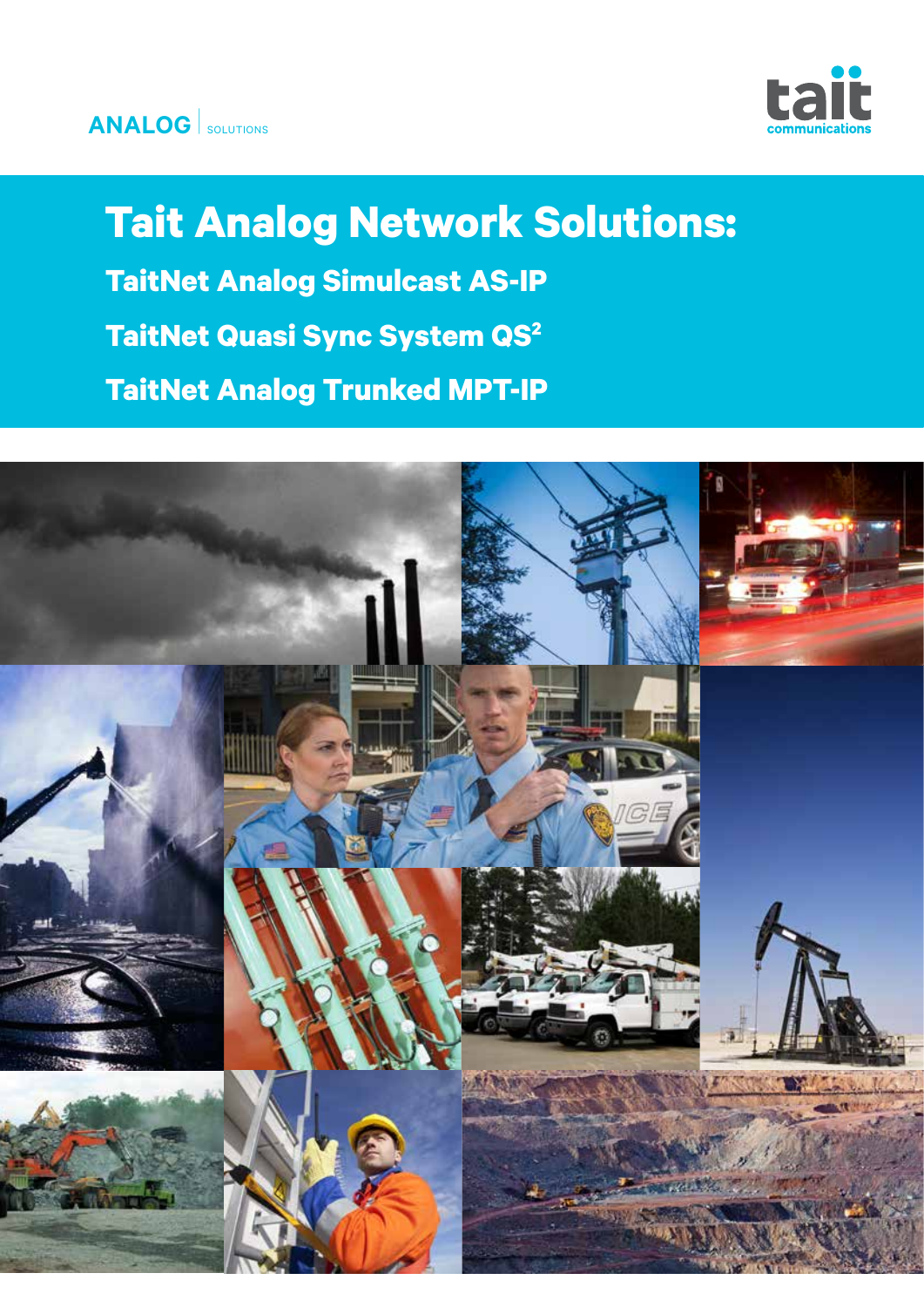**Tait Communications has a proven track record of delivering highly available, mission-critical communications solutions for public safety, utility, transport, mining, oil and gas organizations.**

**TAIT COMMUNICATIONS PROVIDES COMPLETE ANALOG NETWORK SOLUTIONS WITH OUR RANGE OF PORTABLES, MOBILES, INFRASTRUCTURE AND SERVICES.** 

#### **Benefits of our Analog Solutions:**

- ▶ Cost effective
- $\blacktriangleright$  Scalable and flexible
- } Multi-mode capable
- } Resilient and reliable
- ▶ Designed for worker safety
- ▶ Built with open standards
- } Future proof
- } Digitally connected

#### **Cost effective**

With simplified network design, multi-mode hardware platforms, open standards, tailored support and maintenance packages, remote diagnostics and legacy system support, Tait Communications analog solutions lower the overall cost of ownership.

#### **Scalable and flexible**

Our analog solutions are upgradable, enabling you to expand your communications infrastructure as you grow your business. Ultimate flexibility:

- } With legacy 4-wire support into the IP backbone of MPT-IP that enables you to choose how to implement your radio system as time and budget allows.
- } TaitNet AS-IP Analog Simulcast System, infrastructure software upgradable to P25 Phase 1 and P25 Phase 2 trunked.

#### **Multi-Mode Capable**

All Tait Digital terminals are multimode. They are capable of operating immediately on your old analog radio system and then moving onto your new network as it is activated. Multi-mode capability adds enormous flexibility to the roll-out of digital equipment.

#### **Resilient and reliable**

Tait Communications has a large installed base of fully redundant, fault-tolerant systems that provide the highest possible levels of reliability and availability.

Our analog solutions are well established across the globe and continue to be respected as relevant solutions for many business communication needs.

**"We wanted an evolutionary solution, leveraging our investment in existing infrastructure ... the Tait proposal proved to be the most operationally effective and most easily commissioned."**

Terry Hewlett, Project Manager London Bus/Transport For London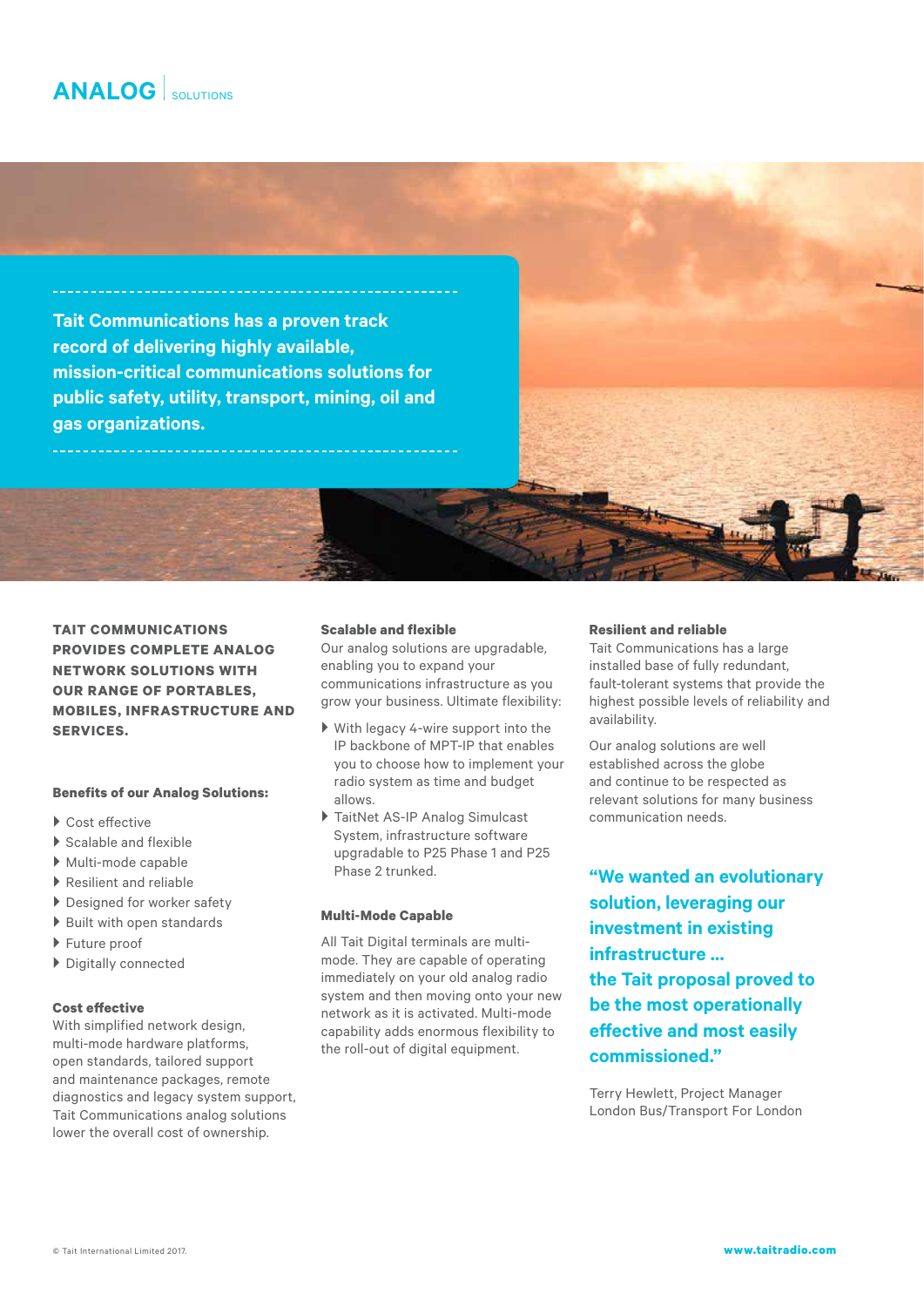





#### **Designed for worker safety**

Worker safety is a priority, and often a legal requirement, for many businesses, especially isolated workers or those in potentially dangerous situations. Every Tait radio has a range of flexible, easily-deployed worker safety features that combine to deliver peace of mind for both workers and employers.

#### **Built with open standards**

MPT 1327 is an open standard. This means Tait can provide customers with flexibility and vendor choice. Proprietary technologies do not offer this flexibility. Instead, they often lock you into a single vendor, reduce your system's compatibility with other legacy systems, have a high risk of vendor obsolescence, and increase your reliance on specific functionality that can only be provided by one source.

#### **Future proof**

Protecting your investment is extremely important. Tait Communications delivers high performing solutions that are also future-proof. Our systems are scalable to meet the ever changing business environment, flexible to add functionality for greater efficiency and provide seamless migration to new technologies when business or regulatory demands require it.

#### **Digitally connected**

The communications industry is moving towards a digital future. With TaitNet MPT and TaitNet AS-IP, key digital connectivity – IP backbone, SNMP, SIP – is provided on a well-established platform, providing the functionality that is required now, with migration built-in for your future needs.

**"Tait has installed a system for us which has proved economic to MainPower both now and over the longer term. They've done it in a professional manner and it's given us assurance that there is an upgrade path for more technology as we go along."** 

Peter Hurford, MainPower Ltd.

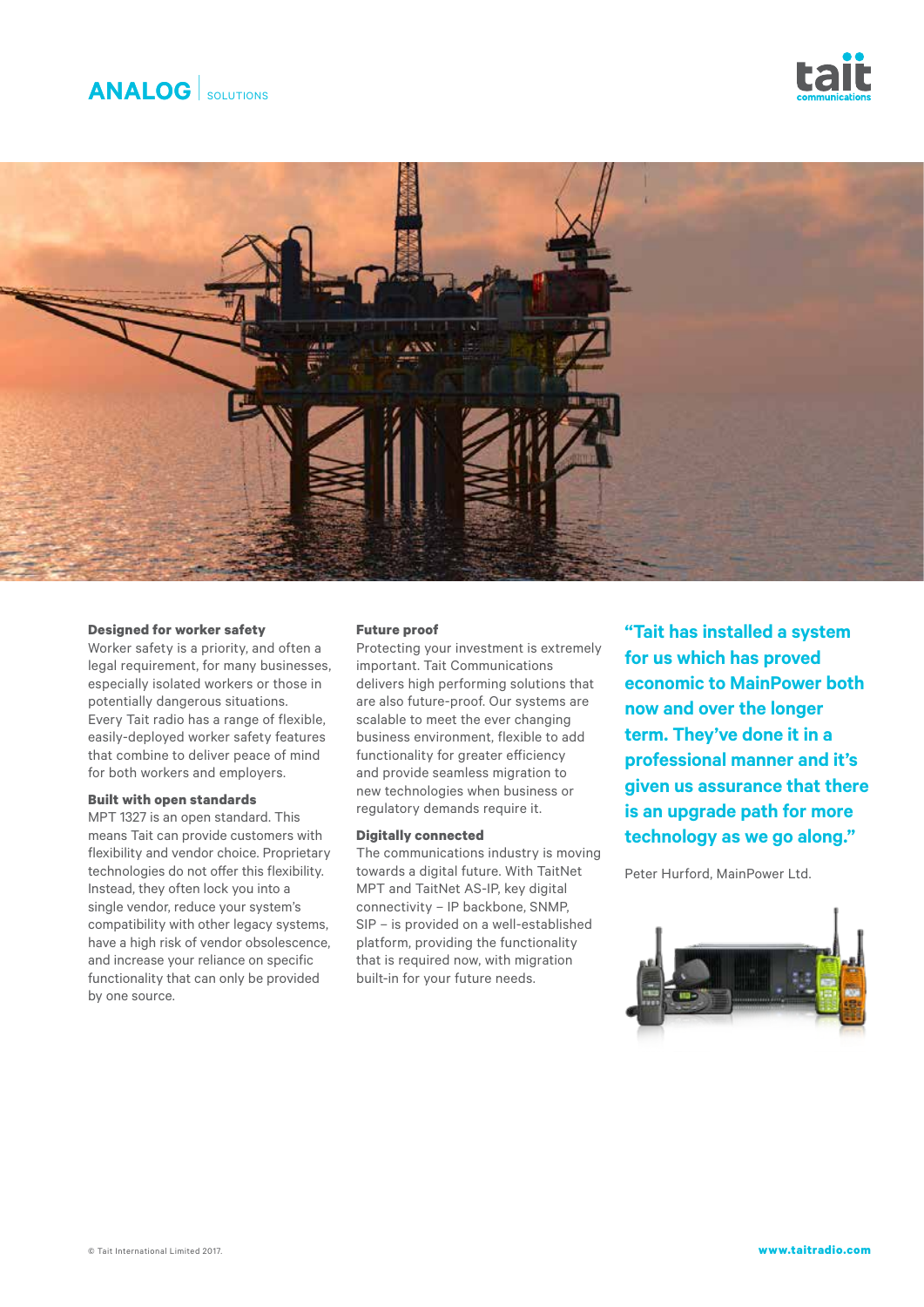

## **TaitNet AS-IP Analog Conventional Simulcast over IP Network**

TaitNet AS-IP analog simulcast networks are IP-based digital systems that are specifically designed to provide conventional simulcast analog communications over wide geographic areas.

AS-IP networks can be stand-alone, or add an analog simulcast overlay to new or existing Tait P25 networks, for example for analog paging applications or legacy analog radio users.

#### **KEY FEATURES**

#### **Future Migration Path**

The AS-IP network uses the Tait TB9400 base stations also used by Tait P25 networks, Phase 1 or Phase 2 mode of operations. As AS-IP networks use the same hardware as Tait P25 networks, they can be upgraded to P25 later should this be desired. Because upgrades can be completed remotely, we have the "best migration story in town".

#### **Advanced functionality**

The Tait AS-IP solution uses significantly less equipment than a typical analog simulcast network solution because the voting system and site control is already included in the TB9400 base station with intelligent resiliency.

An integrated solution reduces the possible points of failure, increases the reliability and therefore reduces maintenance operating cost. For example, the network is resilient to minor changes to link timing without additional equipment.

The AS-IP provides connectivity with the IP network for simplicity.

The TaitNet AS-IP networks can complement a P25 network by adding an analog simulcast overlay to a P25 conventional and P25 trunking solutions, for example for analog paging applications or legacy analog radio users such as mutual aid channels.

The TB9400 base station integrates a linear PA, used for P25 LSM (Linear Simulcast Modulation). This feature greatly improves inter-site separation network design.

#### **Investment Protection**

The AS-IP network portfolio, based on the latest TB9400 base station platform, is a compact solution that we will grow based on continuous customer needs for Analog and P25 solutions.

The AS-IP solution also supports SNMP Manager such as Tait Enable Monitor.

#### **Coverage**

Simulcast transmission provides a means of achieving wide-area coverage with multiple transmitters utilizing a single frequency. In simulcast systems, audio is broadcast simultaneously over a number of transmitters on a single frequency. Essentially, for simulcast each transmitter in the system transmits exactly the same signal, with the same characteristics, at the same time.

Simulcast is very useful because frequency allocations in many countries are difficult, and reusing the same frequency over a large area is costeffective and sometimes the only possible way.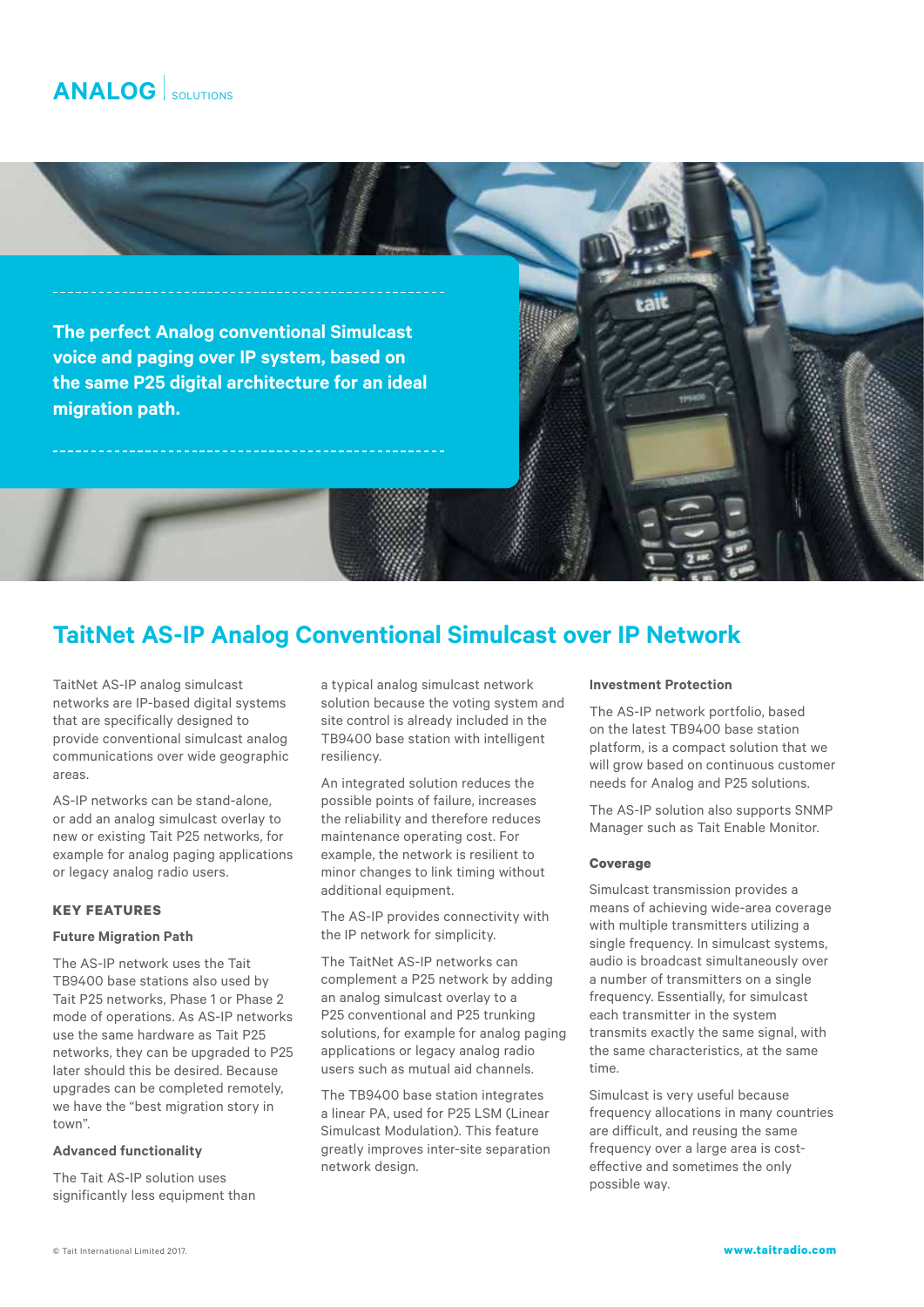





## **TAITNET Conventional analog QUASI-SYNC (QS²) SIMULCAST networks**

TaitNet QS² simulcast networks provide wide area coverage from multiple sites using a single frequency pair. This enables all users to seamlessly roam within the coverage area.

#### **KEY FEATURES**

#### **Automatic equalization of bulk delay, phase delay and amplitude**

TaitNet QS² systems simultaneously broadcast the same information from all sites in a network using Digital Signal Processing (DSP) techniques to automatically equalize the received audio in terms of bulk delay, phase delay and amplitude. Any differences in site linking characteristics are automatically corrected with TaitNet QS² systems, ensuring that users receive distortion free audio or data in coverage overlap areas.

#### **Easy expansion**

Adding a site is as easy as adding a single card at the central control site and a remote site card with the new base station.

#### **Multiple link types**

The system supports the use of differing link types for different sites. The tone on idle signalling is used for links.

#### **Independent site operations**

An external input is available to enable "Breakout" operation, whereby a site is removed from the wider network to work in a local mode.

#### **Stored backup configuration**

A full set of equalizer coefficients can be pre-set and stored for a back-up/ redundant site link path.

#### **Generic system configuration platform**

The system can be configured with any standard VT100 terminal (e.g. Hyper Terminal). All system control functionality is embedded in the central site equipment.

#### **External "Train Now" input**

The system will commence training, when an external device activates the input.

#### **Talk through at remote site**

Under situations where the site link, and therefore system audio, to a site has failed, a site can be configured to operate as a simple local talk through repeater.

#### **Comprehensive selection of inputs and outputs for integrators**

TaitNet QS² systems represent more than a decade of experience with simulcast systems. A number of inputs and outputs (I/O) are provided to give solutions to many and varied scenarios encountered. Some examples of this I/O are:

- **Disable remote noisy receiver**
- ▶ Change channel on monitor receiver (not available as an external input)
- } Pre-emphasis selection
- $\blacktriangleright$  Site busy indication
- ▶ Link fail indication
- } Train system input
- $\blacktriangleright$  Site transmitting indication.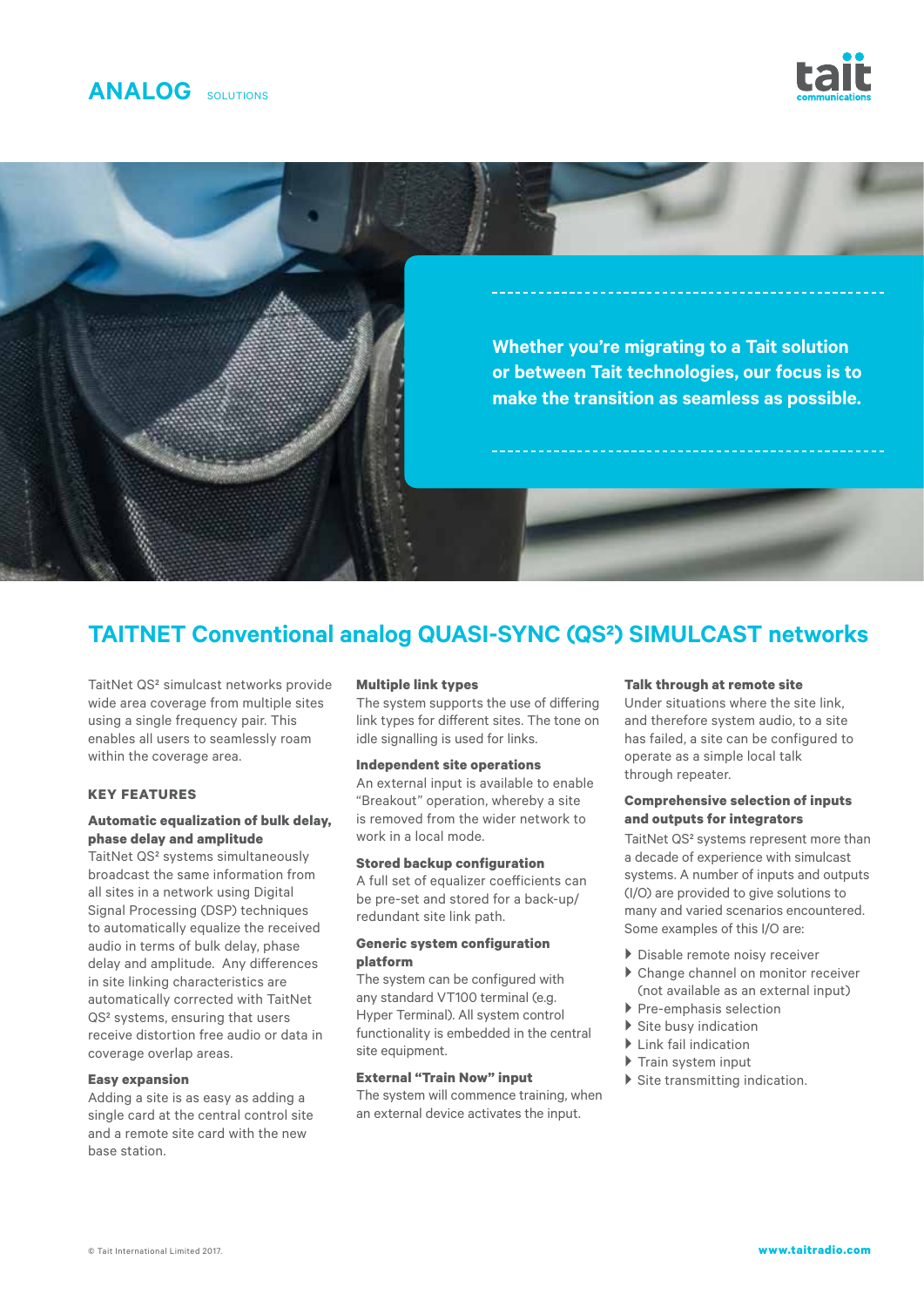**Thousands of organizations around the world have chosen Tait Communications to deliver their radio networks and solutions.**

### **TaitNet ANALOG MPT-IP TRUNKED NETWORKS**

MPT-IP is an MPT 1327 trunked radio network that provides IP and digital functionality, and does not compromise on scalability, flexibility, functionality or cost-effectiveness.

### **KEY FEATURES**

#### **Advanced functionality**

TaitNet MPT-IP delivers the functionality that is required today, along with the flexibility to migrate to digital technologies tomorrow. TaitNet MPT-IP provides integrated IP, a range of connection methods, advanced group calling, mission-critical and geographically redundant infrastructure as well as a range of other benefits.

#### **Investment protection**

TaitNet MPT networks are modular, enabling functionality, capacity and enhancements to be seamlessly added to meet the changing requirements of businesses.

TaitNet MPT networks support different site connection technologies, from traditional 4-wire to IP, ensuring that if existing connections are available, capacity can be added without the large, often hidden costs of interconnection upgrades.

#### **Future migration path**

TaitNet MPT-IP is a cost-effective VoIP communications system, providing the enhanced digital connectivity that is required today and has been developed with the future in mind. By providing a seamless migration path to digital radio technologies, such as DMR in the design of MPT-IP, Tait can support MPT customers now and ensure those who have a future need for digital technology can seamlessly migrate when needed.

#### **Call types**

TaitNet MPT-IP has an extensive range of call types and call features that ensure users can communicate how and when they want.

- } Radio/radio: users can communicate privately in a one-to-one call, without the rest of the fleet listening in.
- } Radio/telephone: calls can be made between radios on the network and landline telephones on PABX or PSTN networks.
- } Radio/cellular: radio users can call cellular telephones to communicate in a one-to-one call.
- } Group calls: group calls have been enhanced to offer faster group call setup, providing radio users with conventional-like calling, such as conference calls, broadcast calls, late entry, dynamic re-grouping, local groups and registration based groups.
- } Emergency calls: emergency calls clear down normal priority calls if there are no free channels. The network highlights emergency calls and sends out alarms via dispatch and consoles.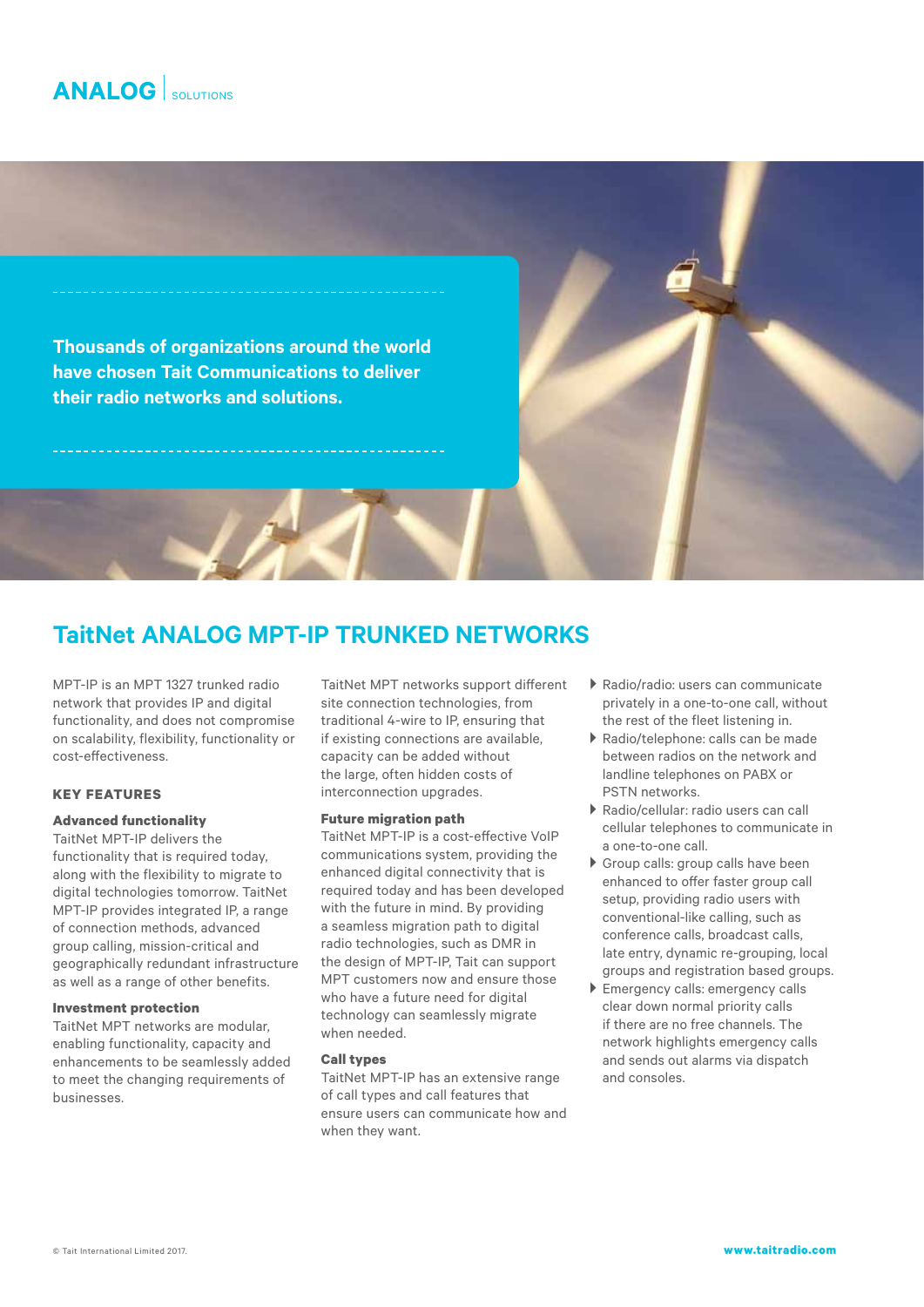







#### **TB7100**

The TB7100 is a software and hardware link-configured base station which is designed for operation in a large variety of standard frequency ranges.

It makes extensive use of digital and DSP technology. Many operating parameters such as channel spacing, audio bandwidth and signaling are controlled by software.

### **KEY FEATURES**

- ▶ 100 channels with CTCSS and DCS sub-audible signalling
- } Covers the key frequency bands: 66-88MHz, VHF and UHF
- ▶ Two digit LCD display
- } Four programmable function keys
- ▶ Continuous duty at 25W, 40W (UHF) and 50W (VHF) power output
- } Full duplex operation
- ▶ Tone on idle and CWID
- ▶ Capable of operation at ambient temperatures of up to 140°F (60°C) and down to -22ºF (-30ºC)
- ▶ Fans and heat sink are designed to give 100% transmit duty cycle
- } Programmable fan operation
- Integral monitor speaker for audio testing
- } 9-way RS232 serial data port
- ▶ 25-way system interface for
- connecting external equipment ▶ Low standby power consumption (140mA in economy mode, 25W)
- ▶ Rack or wall mounted.

#### **TB8100/TB8200**

The TB8100 is a software-controlled base station designed to operate on most standard frequency ranges. Many of the TB8100's operating parameters such as channel spacing, audio bandwidth, and signaling are controlled by software. It is also capable of generating alarms for remote monitoring.

The TB8200 base station is a robust state-of-the-art digital fixed station, designed for operation in a TaitNet MPT 1327 radio network. The TB8200 is a reliable, high performing, modular base station with digital signal processing and software-based operation and configurability.

The base station combines industryleading voice quality with rugged design specifications and intuitive user interfaces to meet the demanding needs of the public safety, transport and utility sectors.

#### **KEY FEATURES**

- ▶ The TB8100 and TB8200 features rugged construction
- } Generous heatsinks and fanforced cooling for continuous operation from –22°F to +140°F (–30°C to +60°C).
- } Several different configurations are possible.

#### The most common are:

- ▶ one 5W or 50W base station plus accessory modules or extra receivers
- ▶ two 5W or 50W base stations
- ▶ one 100W base station plus accessory module or extra receiver.

#### **TB9400**

The TB9400 base station is the flexible platform for both Analog Simulcast and P25 Digital solutions with IP connectivity. It is 12.5kHz for Analog and P25 Phase 1 FDMA operation, and 6.25kHz equivalent P25 Phase 2 TDMA trunked.

Tait customers can migrate from an analog network to a digital P25 network, and also from P25 Phase 1 to Phase 2, while keeping the same 9400 hardware through the entire process, thus future proofing their investment.

#### **KEY FEATURES**

- ▶ Resilient and reliable: keep your people safe and running an effective and efficient operation.
- $\blacktriangleright$  Benefit from the spectral efficiency, multi-vendor interoperability, security, migration and data capability.
- } Robust design provides clear missioncritical voice communications.
- ▶ The TB9400, with Tait network design services, can deliver the resilience, capacity and coverage required for your communications network.
- ▶ TB9400 applications and design elements make the TB9400 cost effective to deploy, minimizing individual site equipment and number of sites.
- } Interfaces upgradability and functions ensure your system can expand with the evolving needs of your organization and the regulatory environment in which you operate.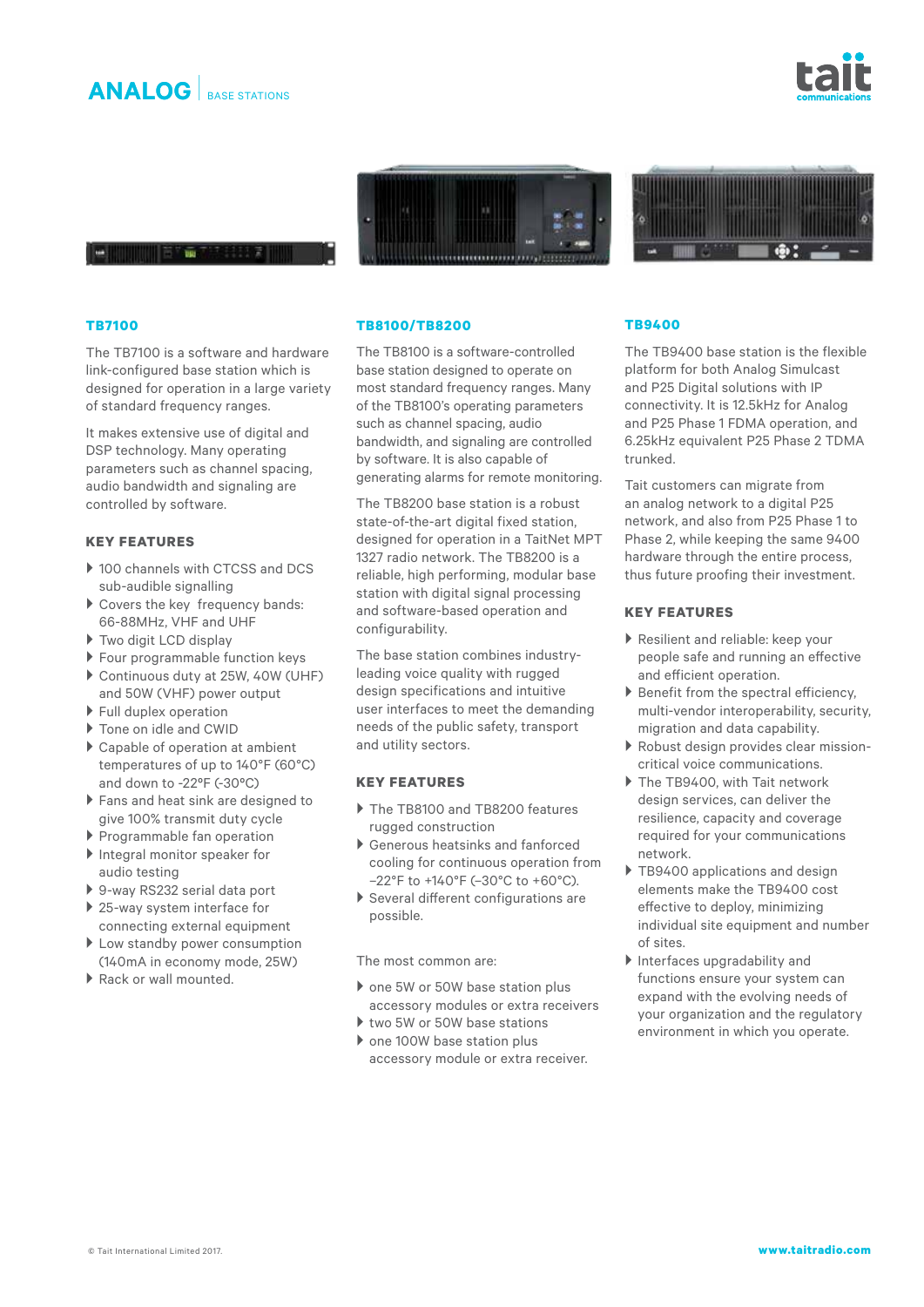

#### **TM8100**

The TM8100 is a robust, softwareflexible radio which is ideal for a wide range of voice and data applications. The TM8100 comes with conventional channels ranging from 10 - 100 and features a two-digit display.

#### **KEY FEATURES**

- ▶ Easy-to-read display for fast channel selection
- } Four programmable function keys
- } Heavy duty microphone and built-in loudspeaker
- } Data capable supports 1200/2400 baud FFSK as standard
- } Internal high speed data modem (12 kbps on NB channels/19.2 kbps on WB channels) (software option)
- } Type 99 (2-tone) decode
- ▶ Four RF power levels
- $\blacktriangleright$  Full Selcall functionality
- } DTMF encoder
- ▶ Low standby power consumption
- ▶ MDC 1200 encode (software option)
- } Multiple auxiliary ports
- } Expansive internal options area
- } Direct connect GPS



#### } **TM9300**

The TM9300 mobiles offer conventional and trunked DMR operation as well as full MPT 1327, and conventional FM functionality in one device.

#### **KEY FEATURES**

- ▶ Future proof multi-mode mobiles (DMR trunked, DMR conventional, MPT 1327 and conventional analog FM)
- } Roaming between MPT and DMR Tier 3 trunked networks
- } Roaming between FM Conventional and DMR Tier 2 Conventional Networks
- } Easy to install handheld Control Head (HHCH)
- } Optional control head colors available
- ▶ Open DMR standard provides choice and interoperability
- ▶ Engineered for use in demanding environments with IP54 rating
- } Crystal-clear audio quality
- } A range of configurable models and accessories are available to suit various applications
- ▶ Packet Data over Traffic channels
- ▶ GPS capable to improve efficiency and safety
- **Encryption supported**



#### **TM9400**

The TM9400 provides analog, 12.5kHz P25 Phase 1 FDMA conventional/ trunked, 6.25kHz equivalent P25 Phase 2 TDMA trunked and LSM (CQPSK) decode capability in a single device. The TM9400 is capable of AES encryption, Over-the-air Rekeying (OTAR), various emergency modes and is IP54 rated to keep those relying on the mobiles safe and efficient.

### **KEY FEATURES**

- } Manage migration risk with a multimode mobile – analog, P25 Phase 1 conventional/trunked and upgradable to P25 Phase 2 for enhanced interoperability
- } Future proofed with softwareupgradability to P25 Phase 2 TDMA for increased capacity
- } Variety of options to suit your application – remote mount and control head
- **Flexibility with an options slot for** expansion and addition of future capabilities
- **Engineered for demanding** environments with IP54 rating and water-resistant control head
- ▶ AES encryption, voice and data, simulcast support and pre-set status messages for effective operations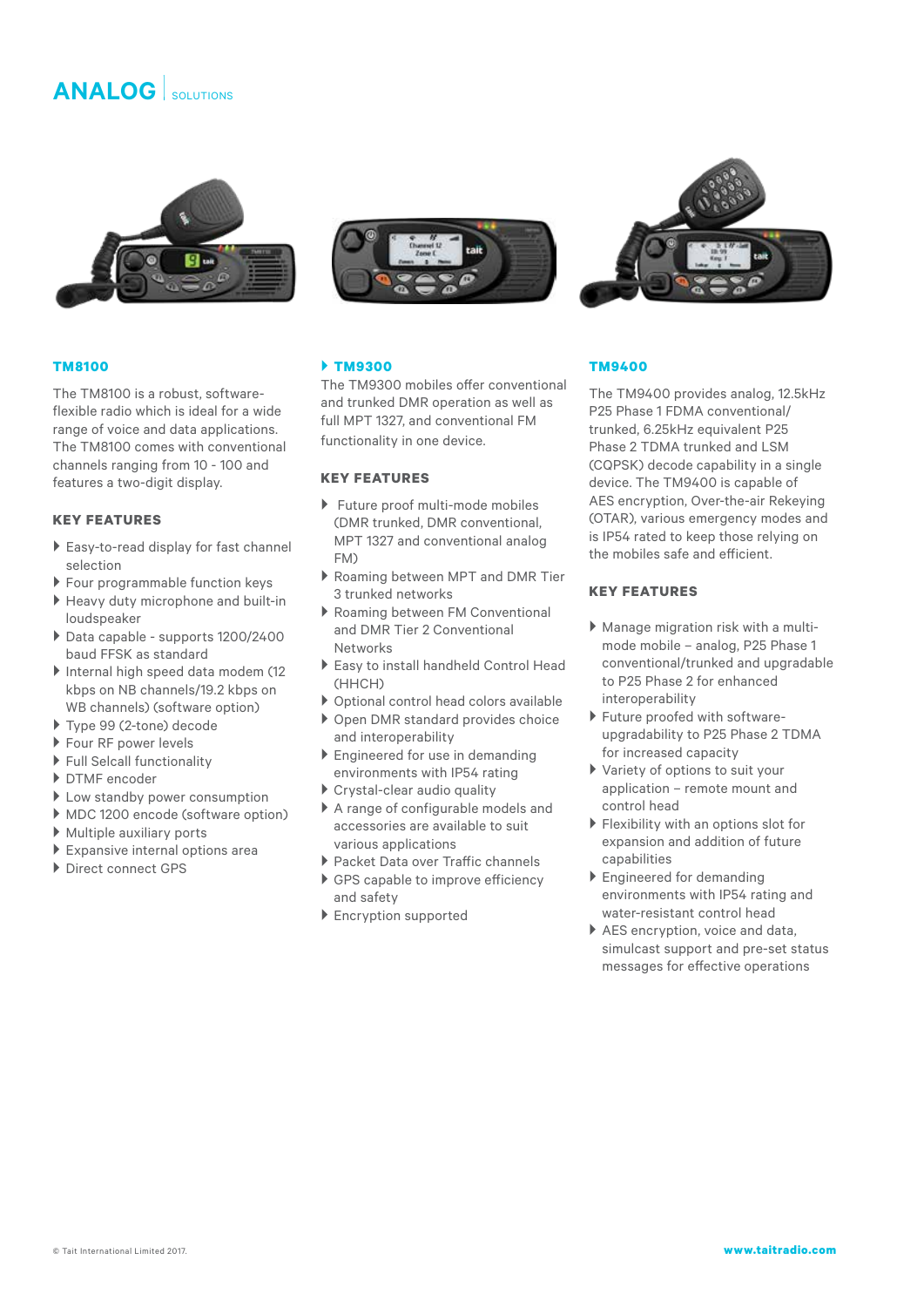# **ANALOG** PORTABLES





#### **TP8100**

Uncompromising build quality and sleek mechanical design make this reliable and waterproof portable radio ideal for situations when only the toughest will do. Available in either trunked or conventional, the TP8100 is sure to suit as a standalone portable or within a wider system solution.

#### **KEY FEATURES**

- ▶ Tough enough to withstand the harshest environments; engineered to exceed IP67 sealing: zero dust ingress and immersible in 3.28 feet (one metre) of water for 30 minutes
- } Light and easy to carry: only 12 ounces with Li-Ion battery
- } Top-mounted, easy-to-find programmable emergency key and Lone Worker capability
- Improves worker safety
- ▶ Up to 350 conventional channels with CTCSS/DCS, Selcall, Two Tone Decode (Type 99), MDC1200, G-Star (Encode) and voting/scanning
- } Trunked MPT features include multiple call types: individual/group/ PABX/ interfleet and short data messages, including MPT Talker Identification
- } Swipe contacts, battery-only or battery-on-radio charging, desktop fast chargers provide efficient battery management

#### **TP9300**

The TP9300 portables offer full MPT 1327, and conventional FM, as well as conventional and trunked DMR operation in one device. The portable has inbuilt GPS, Bluetooth® wireless technology and IP67 protection.

#### **KEY FEATURES**

- } Future proof multi-mode portables. (MPT 1327 and conventional analog FM, DMR trunked, DMR Conventional)
- ▶ Roaming between MPT and DMR Tier 3 trunked networks
- } Roaming between FM Conventional and DMR Tier 2 Conventional Networks.
- } Open standards provides choice and interoperability
- } Engineered for demanding environments with IP67 rating
- Increased voice usability with integrated Bluetooth wireless technology connectivity
- ▶ Encryption supported
- Integrated GPS to improve efficiency and safety
- ▶ Text messaging and status calls to enhance your communications environment
- } Crystal-clear audio quality
- } Available in a range of models and configurable to suit your application

#### **TP9400**

With analog, 12.5kHz P25 Phase 1 FDMA conventional/trunked and 6.25kHz equivalent P25 Phase 2 TDMA trunked and LSM (CQPSK) decode capability in a single device, you can transition to a more spectrally efficient solution in a time frame that suits you.

#### **KEY FEATURES**

- } Manage migration risk with a multimode portable – analog, P25 Phase 1 conventional/trunked and upgradable to P25 Phase 2 for enhanced interoperability
- P25 Phase 2 TDMA for increased capacity
- } P25 standards compliance for greater choice and interoperability
- } Smaller and lighter, Li-Ion premium battery gives 12hr shift life
- ▶ AES encryption, voice and data, preset status messages, Bluetooth, and internal GPS for safe and efficient operations
- ▶ Engineered for demanding environments with IP67 rating and new water-shedding grille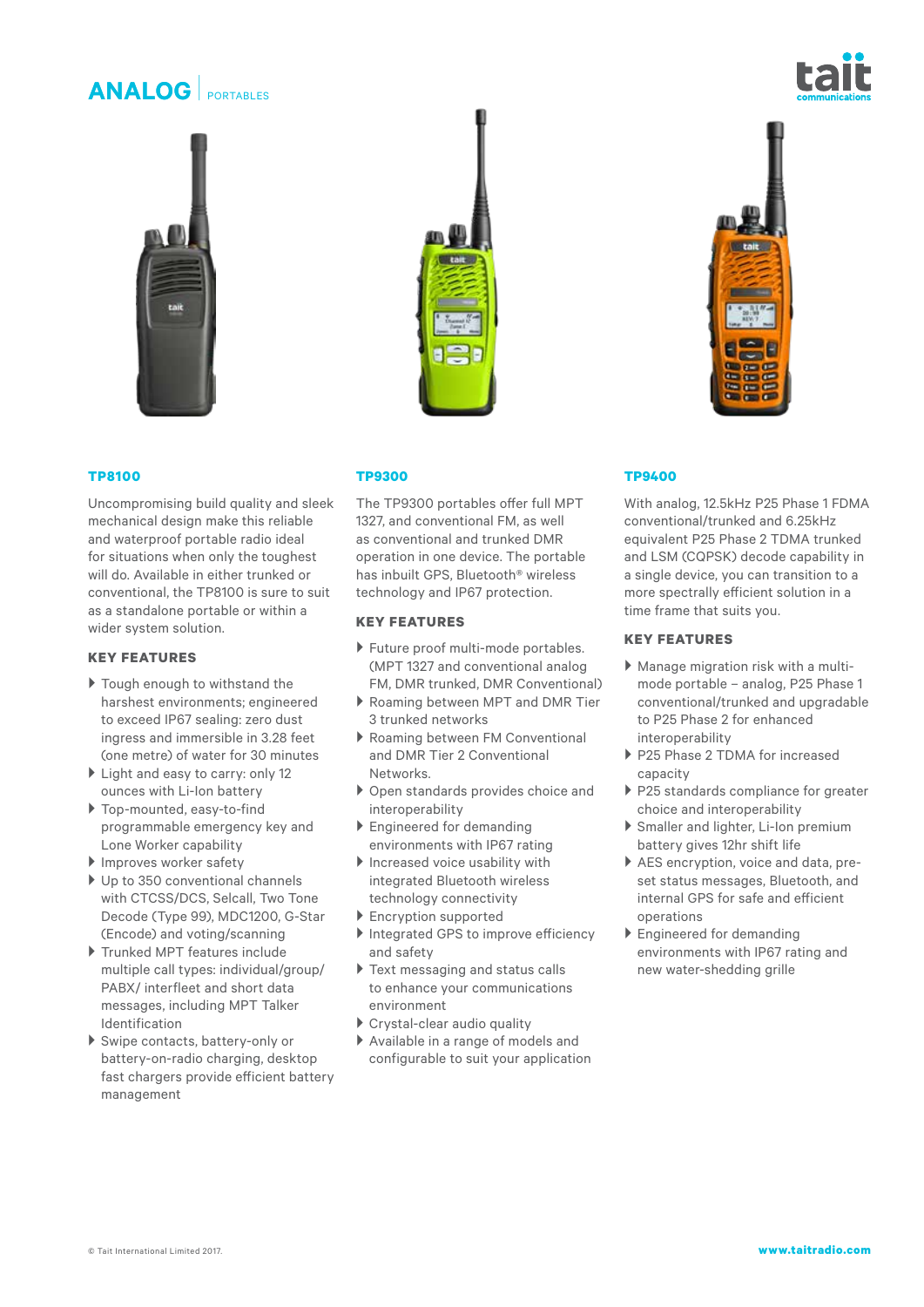

#### **TAIT COMMUNICATIONS**

Our clients protect communities, power cities, move citizens, harness resources and save lives all over the world. We work with them to create and support the critical communication solutions they depend on to do their jobs.

Digital wireless communication forms the central nervous system of everything we do. Around this resilient, robust core we design, develop, manufacture, test, deploy, support and manage innovative communication environments for organizations that have to put their total trust in the systems and people they work with.

We've worked hard to develop genuine insight into our clients' worlds, and have pursued engineering, operational and services excellence for more than 45 years. This understanding, and our belief in championing open-standards technology, means we can give our clients the best possible choice and value to achieve the human outcomes they're driven by.

#### **OPEN AND GLOBAL STANDARDS**

Everything we do is based on open standards because we believe the solutions we create with our clients need to be easy to integrate with other organizations' systems, applications and equipment.

Though most vendors agree that this kind of interoperability is a positive thing, the way the various technology standards are interpreted differs greatly. As far as we're concerned, the solution that works best for our clients is the best solution, regardless of who provides it.

Our commitment to open standards means we can deliver highlycustomized solutions to our clients by complementing our own products and services with applications and systems from our family of partners.

#### **OUR CORE VALUES**

#### **1) Commitment to listen:**

We know that one size does not fit all. So we listen to your unique needs and design solutions that enable clear communication, both now and in the future.

#### **2) Courage to act:**

We push technology forward, innovating and experimenting to create communication solutions that exceed your expectations, but not your budget.

#### **3) Integrity to deliver what we promise:**

We don't hide behind contracts or charge hidden fees.

We work hard to guarantee your satisfaction, then we stand beside you for the life of your network.